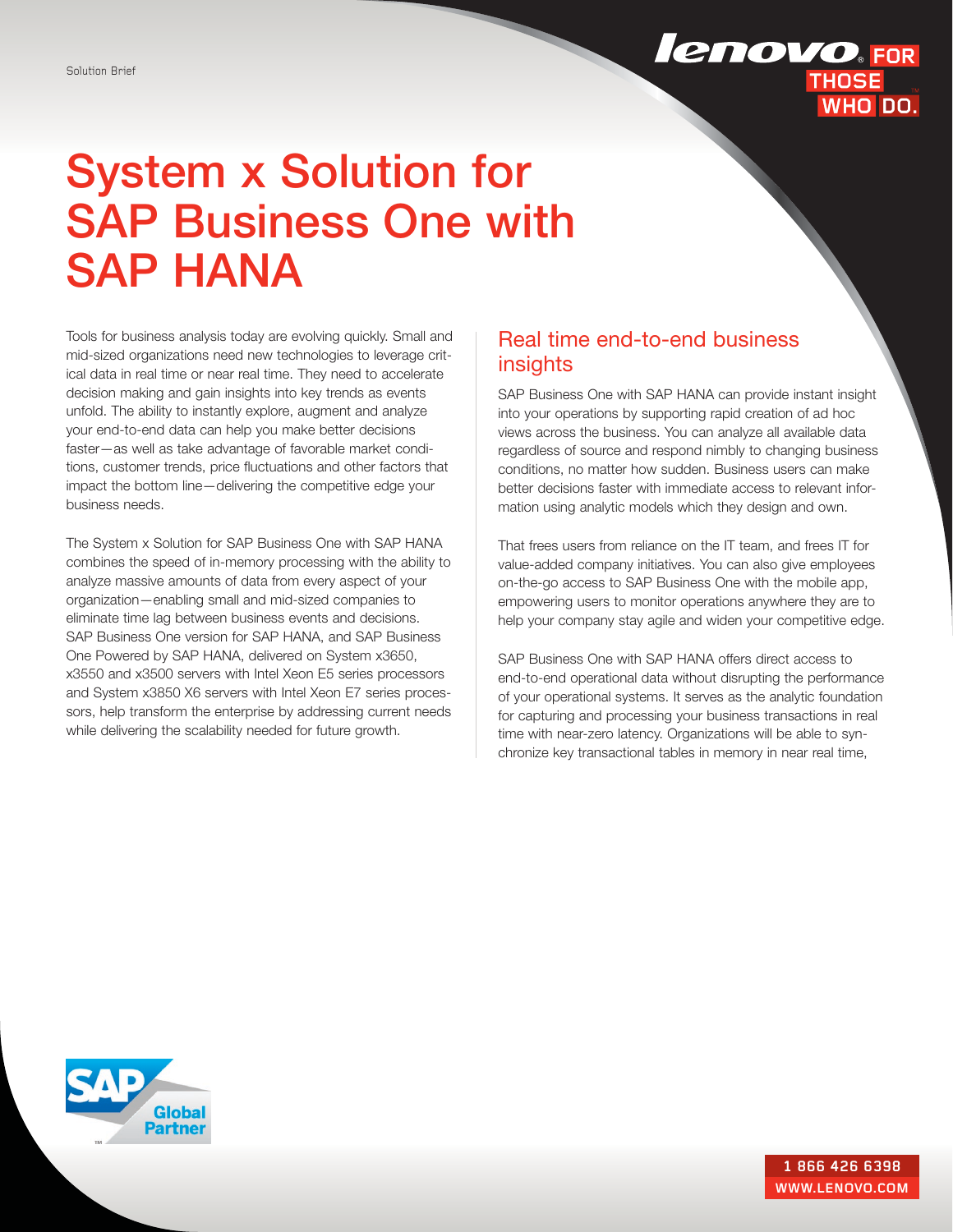making these tables readily accessible for analysis with SAP BusinessObjects BI solutions. BI tools, with SAP HANA, let users get to the level of detail they need to make smarter business decisions.

The SAP Business One version for SAP HANA, as well as SAP Business One Powered by SAP HANA running on System x servers, provide a flexible, cost-effective, real time approach for managing data, allowing organizations to dramatically reduce the hardware and maintenance costs typically associated with running separate operational and analytics systems. Either solution works within your IT environment with your choice of data types and sources. You can start today with SAP Business One with SAP HANA, and achieve a faster time to value than you could hope to have if you spent resources to develop a data warehouse that might not ultimately fit your organization's needs.

The analytics with SAP HANA run behind the scenes of SAP Business One, a single integrated business management application for small businesses that supports all core business functions across your entire company. This means all of the transactional and operational information within your SAP Business One application is available for instant insight:

- Analyze your business as it exists right now—not as it existed when you did your custom data extract, which was the case with previous generations of analytics and reporting technology.
- Allow users at all levels to make better decisions faster with real time information access—and the ability to explore and investigate more information before making those decisions.
- Run simulations or "what-if" scenarios instantly, as well as access fast-running reports and dashboards that leverage the SAP HANA database.
- Access all your data in SAP Business One with freestyle enterprise search and query large amounts of data instantly.
- Utilize broader and deeper operational information for more accurate insight.
- Help increase productivity by putting users in control of information.

Employees can also use the Microsoft Excel interface to explore and report on data to create and run ad hoc reports without IT assistance—all from within SAP Business One. You benefit from empowered employees, lower operational and IT costs, greater productivity and faster information processing.

With a simplified landscape having fewer layers, Business One with SAP HANA forms the technology foundation for new, innovative analytic applications—such as planning, forecasting, operational performance, and simulation solutions—a business users to make informed decisions. Your company can focus on innovation with a clearer, faster understanding of what is working and what your market wants.

Delivered on System x servers which provide the ultimate balance of uptime, performance, density and cost efficiency, both SAP Business One with SAP HANA and SAP Business One Powered by SAP HANA efficiently process and analyze massive amounts of data. They accomplish this by packaging SAP's use of in-memory technology, columnar database design, data compression and massive parallel processing together with essential tools and functionality such as data replication and analytic modeling.

# Speed in-memory processing

Depending on your datacenter needs, you have the flexibility to choose either the 2U rack optimized System x3650, 1U System x3550, or the more scalable System x3500 tower server. The System x3850 X6 offers expanded memory capacity for large implementations. The System x servers have Integrated Management Module 2 (IMM2) and Unified Extensible Firmware Interface (UEFI) BIOS, to give a consistent system level code stack for superior setup, configuration,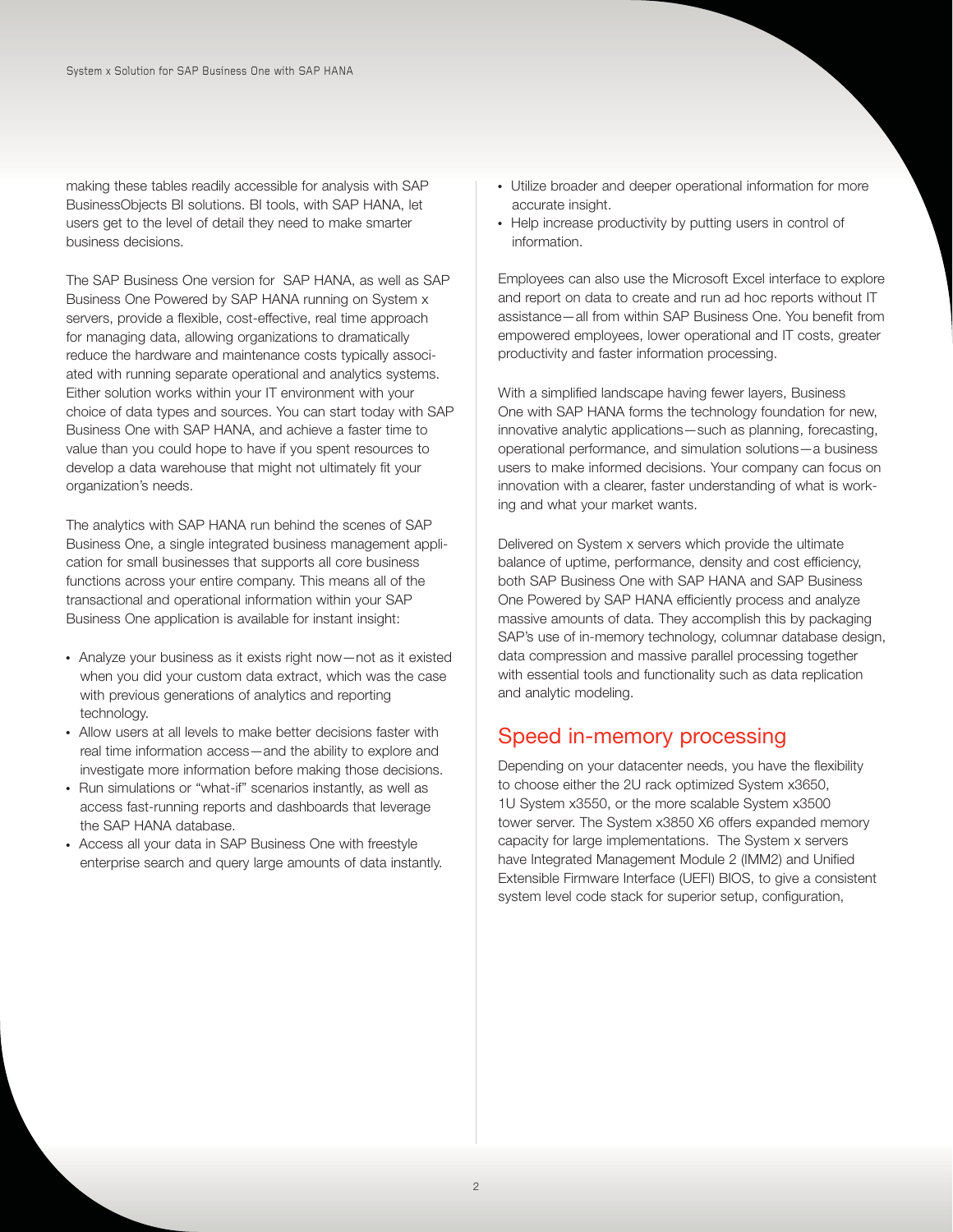and ease of use. Optional remote control features provide the ability to manage, monitor and troubleshoot from anywhere. Powerful and easy-to-use tools can help you manage both physical and virtual resources with:

- Resilient architecture ideal for business-critical applications such as SAP Business One with SAP HANA or SAP Business One Powered by SAP HANA.
- Predictive failure analysis and light path diagnostics for advanced warning on power supplies, fans, VRMs, disks, processors and memory.
- Redundant, hot-swap components to keep your system up and running.

The System x3650 blends outstanding uptime, performance and I/O flexibility for cost efficiency and rock-solid reliability making it an excellent platform for your SAP Business One applications. This powerful server offers an energy-smart, affordable, and easy-to-use rack solution with a pay-as-yougrow design to help lower costs and manage risks. The x3650 offers more computing power per watt, the latest Intel Xeon E5 series processors, advanced memory support, and greater disk capacity for businesses requiring extreme storage.

The System x3550 is rack optimized server designed for clients' business challenges and offers the ultimate balance of uptime, performance, density and cost efficiency for demanding workloads, in a 1U rack package. The x3550 includes significantly more memory capacity than previous models and new on demand features to help keep costs low, and is equipped with up to two Intel Xeon E5 series processors.

### Scale up and protect investment

The System x3500 is a high-performance dual-socket tower server which provides the scalability, reliable performance and optimized efficiency for SAP Business One with SAP HANA—or with SAP Business One Powered by SAP HANA. Equipped with up to two Intel Xeon E5 series processors, the System x3500 supports the latest Intel micro-architecture, delivering intelligent performance enhancements that adapt to your workload environment.

The x3500 tower server provides large storage capacity without the cost of external devices. A flexible design and consolidated server help optimize intensive workloads and provide greater utilization, making the x3500 a great choice for small and midsized businesses. Start with the basics and upgrade as your business changes without jeopardizing existing investments. The x3500 is a tower server also comes with an optional rack conversion kit designed for clients that need a larger capacity system for more disk capacity or IO slots. It includes more memory capacity and new value on demand features to allow clients to add new features or keep their costs low.

The System x3850 X6 offers enables large SAP HANA memory configurations with support for up to four Intel Xeon E7 series processors, up to 96 memory DIMMs for large memory configurations and integrated resiliency features needed for business critical applications such as SAP HANA. It blends outstanding uptime, performance and I/O flexibility along with rock-solid reliability making it an excellent platform for your SAP Business One applications.

With a unique combination of expertise, experience and proven methodologies—and a history of shared innovation—System x servers can help strengthen and optimize your information infrastructure to support your SAP applications. System x and SAP have worked together for over 16 years to deliver innovation to their shared customers.

SAP Business One with SAP HANA—as well as SAP Business One Powered by SAP HANA—running on System x3850, x3650, x3550 and x3500 servers provide a real time, in-memory analytics platform that empowers small business to accelerate access to their operational and strategic information.